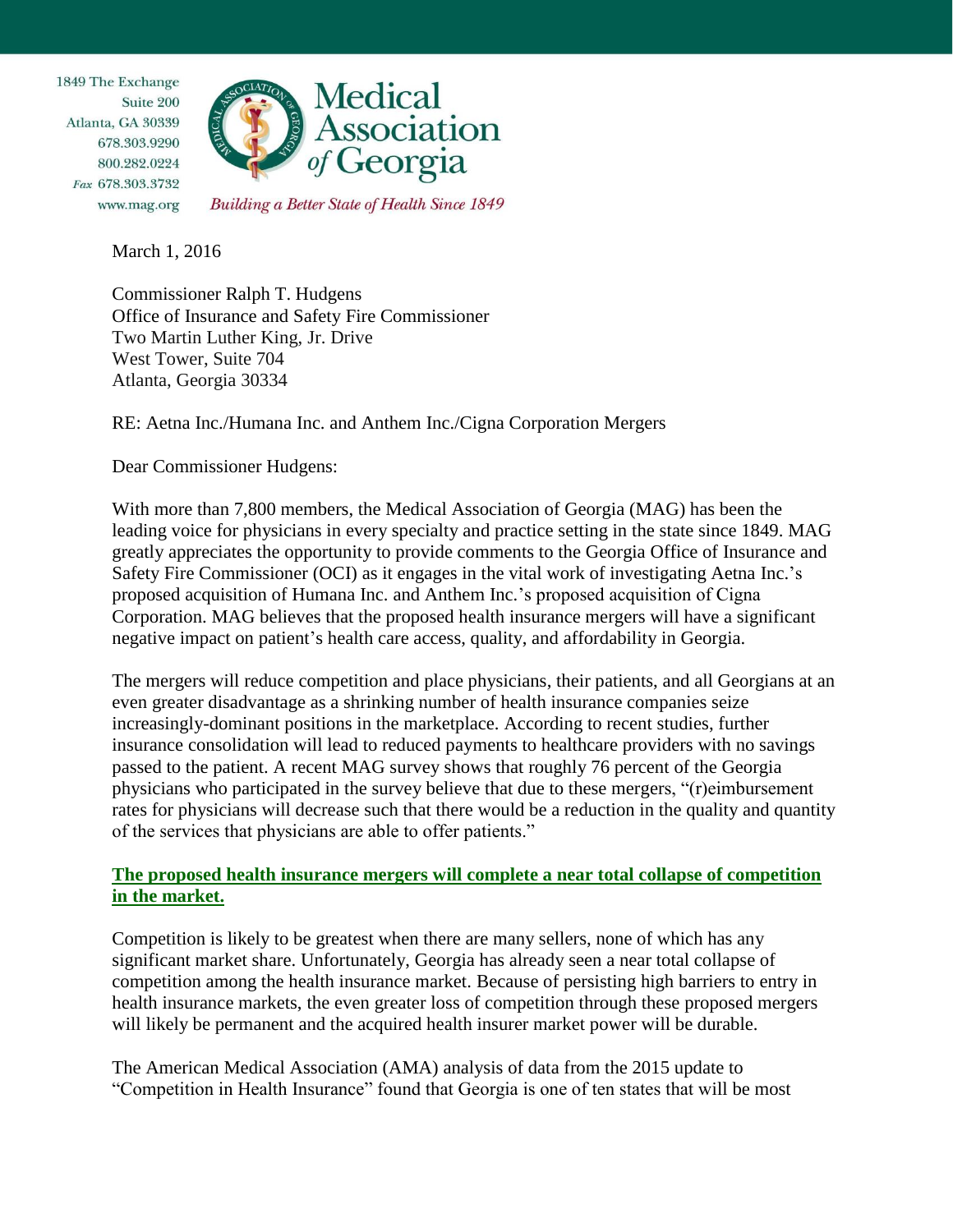adversely affected by the Anthem-Cigna merger.<sup>1</sup> The combined commercial market share and concentration (HHI) in the HMO, PPO, and POS markets in Georgia will increase from 2127 HHI to 2976 HHI, an increase of 848 HHI.<sup>2</sup> This does not account for the increase in concentration if the Aetna-Humana merger is also allowed.

Georgia O.C.G.A. § 33-13-3 states that the Commissioner should approve any merger after a public hearing unless the Commissioner finds that "the effect of the merger or other acquisition of control would be substantially to lessen competition in insurance in this state or tend to create a monopoly.<sup>3</sup>" The law goes further in O.C.G.A. § 33-13-3.1 by adding that when considering whether an acquisition may substantially lessen competition, the Commissioner should consider whether an acquisition involving two or more insurers competing in the same market qualify as a prima-facie violation of the competitive standards. The law states that there is a prima-facie violation if the market is already highly concentrated and the involved insurers possess the following shares of the market<sup>4</sup>:

| Insurer A  | Insurer B         |
|------------|-------------------|
| 4 percent  | 4 percent or more |
| 10 percent | 2 percent or more |
| 15 percent | 1 percent or more |

Furthermore, the law states that if the market is not highly concentrated, a prima-facie violation may still exist if the involved insurers possess the following shares of the market<sup>5</sup>:

| Insurer A  | Insurer B         |
|------------|-------------------|
| 5 percent  | 5 percent or more |
| 10 percent | 4 percent or more |
| 15 percent | 3 percent or more |
| 19 percent | 1 percent or more |

According to this law, a market is "highly concentrated" if 75 percent or more of the market is held by four or fewer insurers.<sup>6</sup> As every market in Georgia is already considered highly concentrated, the proposed mergers certainly qualify as a prima-facie violation in all four health insurance markets in the state (i.e., individual, small group, Medicare Title XVIII, and large group).

**Both mergers qualify as prima-facie violations of the Georgia competitive standard in all four health insurance markets.** 

 $\overline{a}$ 

 $<sup>1</sup>$  American Medical Association (AMA), Markets where an Anthem-Cigna merger warrants antitrust scrutiny</sup> (2015)

 $2$  Id.

<sup>3</sup> O.C.G.A. 33-13-3(d)B)

 $4$  O.C.G.A. 33-13-3.1(d)(2)(A)(i)

 $5$  O.C.G.A. 33-13-3.1(d)(2)(A)(ii)

 $6$  O.C.G.A. 33-13-3.1(d)(2)(A)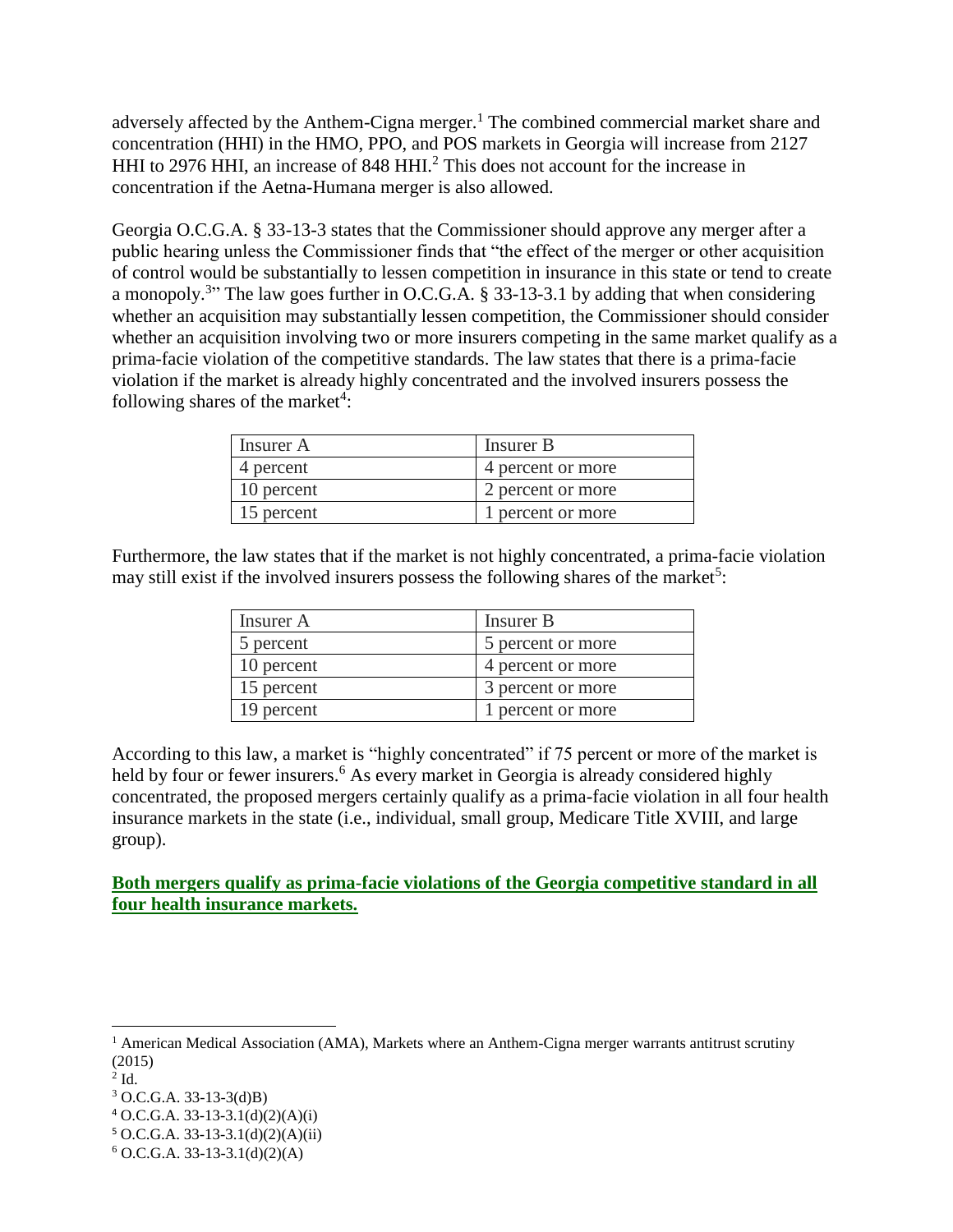The combined entities will control nearly 90 percent of the individual health insurance market in Georgia, including Aetna at 58 percent and Anthem at 30 percent.<sup>7</sup> As Humana currently holds 49.2 percent of the market and Aetna holds 8.79 percent of the market, this merger represents a prima-facie violation. And as Anthem currently holds 27.48 percent of the market and Cigna holds 2.14 percent, this is also a prima-facie violation. $8$ 



The new companies will control more than 80 percent of the small group market – including Aetna at more than 49 percent and Anthem at more than 33 percent.<sup>9</sup> As Humana currently holds 23.34 percent of the market and Aetna holds 25.73 percent of the market, this merger represents a prima-facie violation. And as Anthem currently holds 32.12 percent of the market and Cigna holds almost 1 percent, this can also be considered a prima-facie violation.<sup>10</sup>



<sup>7</sup> Office of Insurance and Safety Fire Commissioner, Initial Competition Letter,

8 Id.

l

 $^9$  Id.

[http://www.oci.ga.gov/ExternalResources/Documents/RegServices/AetnaFormAFiles/5.%20-%20OCI%20Ltr.%20-](http://www.oci.ga.gov/ExternalResources/Documents/RegServices/AetnaFormAFiles/5.%20-%20DOI%20Ltr.%20-%20Competition%20-%208-12-15.pdf) [%20Competition%20-%208-12-15.pdf](http://www.oci.ga.gov/ExternalResources/Documents/RegServices/AetnaFormAFiles/5.%20-%20DOI%20Ltr.%20-%20Competition%20-%208-12-15.pdf) (August 12, 2015)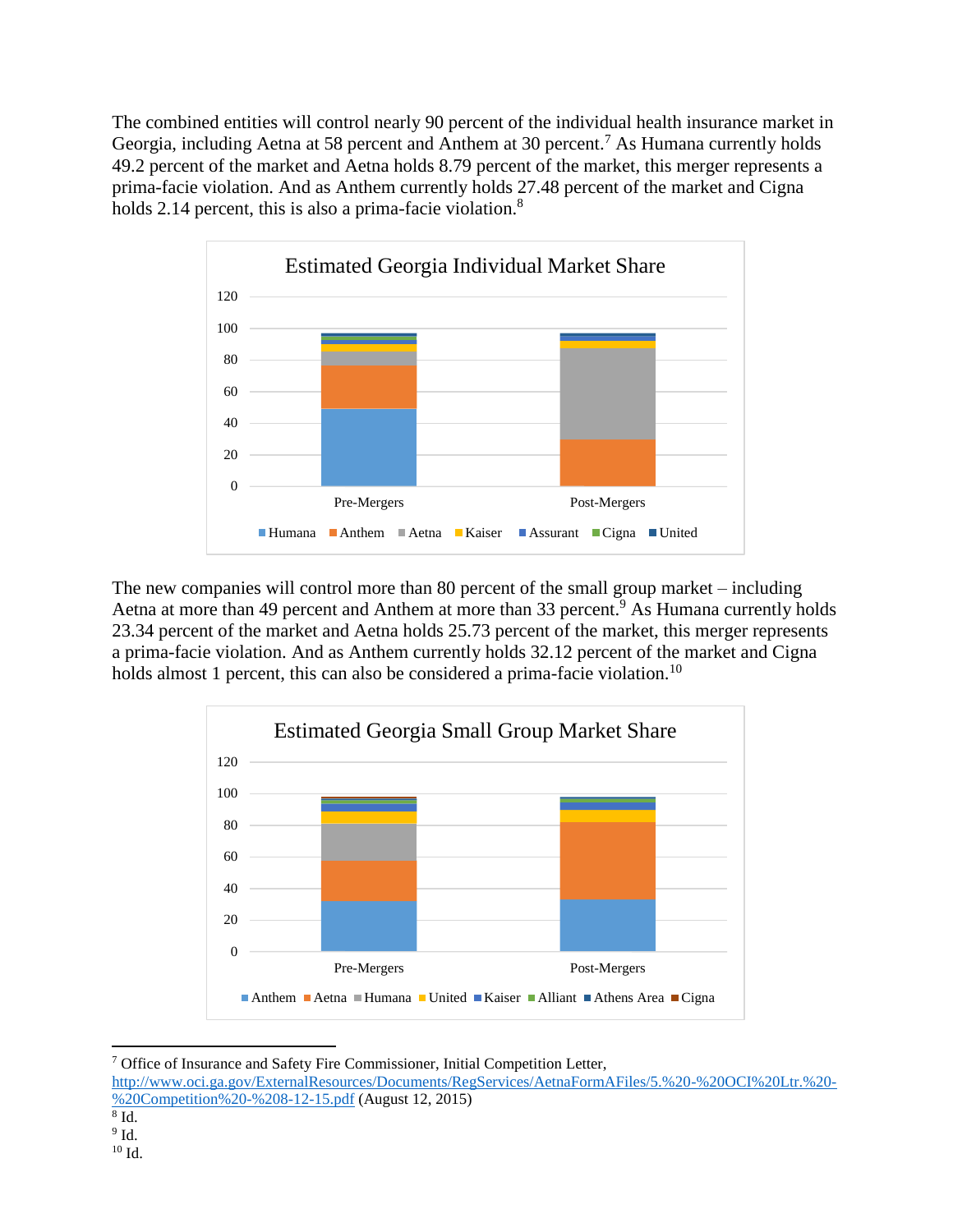Aetna, Anthem, and United Health Care will subsequently control nearly 90 percent of the Medicare Title XVIII market in Georgia following the mergers.<sup>11</sup> As Humana currently holds 18.12 percent of the market and Aetna holds 7.72 percent of the market, this merger represents a prima-facie violation. And as Anthem currently holds 25.02 percent of the market and Cigna holds 1.45 percent, this is also a prima-facie violation.<sup>12</sup>



Finally, the new Aetna and Anthem entities will also control about two thirds of the large group market in Georgia, including Aetna at more than 12 percent and Anthem at nearly 55 percent. Three insurers will control nearly 90 percent of the large group market in the state.<sup>13</sup> As Aetna currently holds 9.42 percent of the market and Humana holds 3.14 percent of the market, this merger represents a prima-facie violation. And as Anthem currently holds 49.42 percent of the market and Cigna holds 5.52 percent, this is also a prima-facie violation.<sup>14</sup>



<sup>&</sup>lt;sup>11</sup> Office of Insurance and Safety Fire Commissioner, Competition Letter II,

l

[http://www.oci.ga.gov/ExternalResources/Documents/RegServices/AetnaFormAFiles/7.%20-%20OCI%20Ltr.%20-](http://www.oci.ga.gov/ExternalResources/Documents/RegServices/AetnaFormAFiles/7.%20-%20DOI%20Ltr.%20-%20Competition%20-%208-20-15.pdf) [%20Competition%20-%208-20-15.pdf](http://www.oci.ga.gov/ExternalResources/Documents/RegServices/AetnaFormAFiles/7.%20-%20DOI%20Ltr.%20-%20Competition%20-%208-20-15.pdf) (August 20, 2015)

 $\overline{^{12}}$  Id.

<sup>&</sup>lt;sup>13</sup> Office of Insurance and Safety Fire Commissioner, Initial Competition Letter

<sup>14</sup> Id.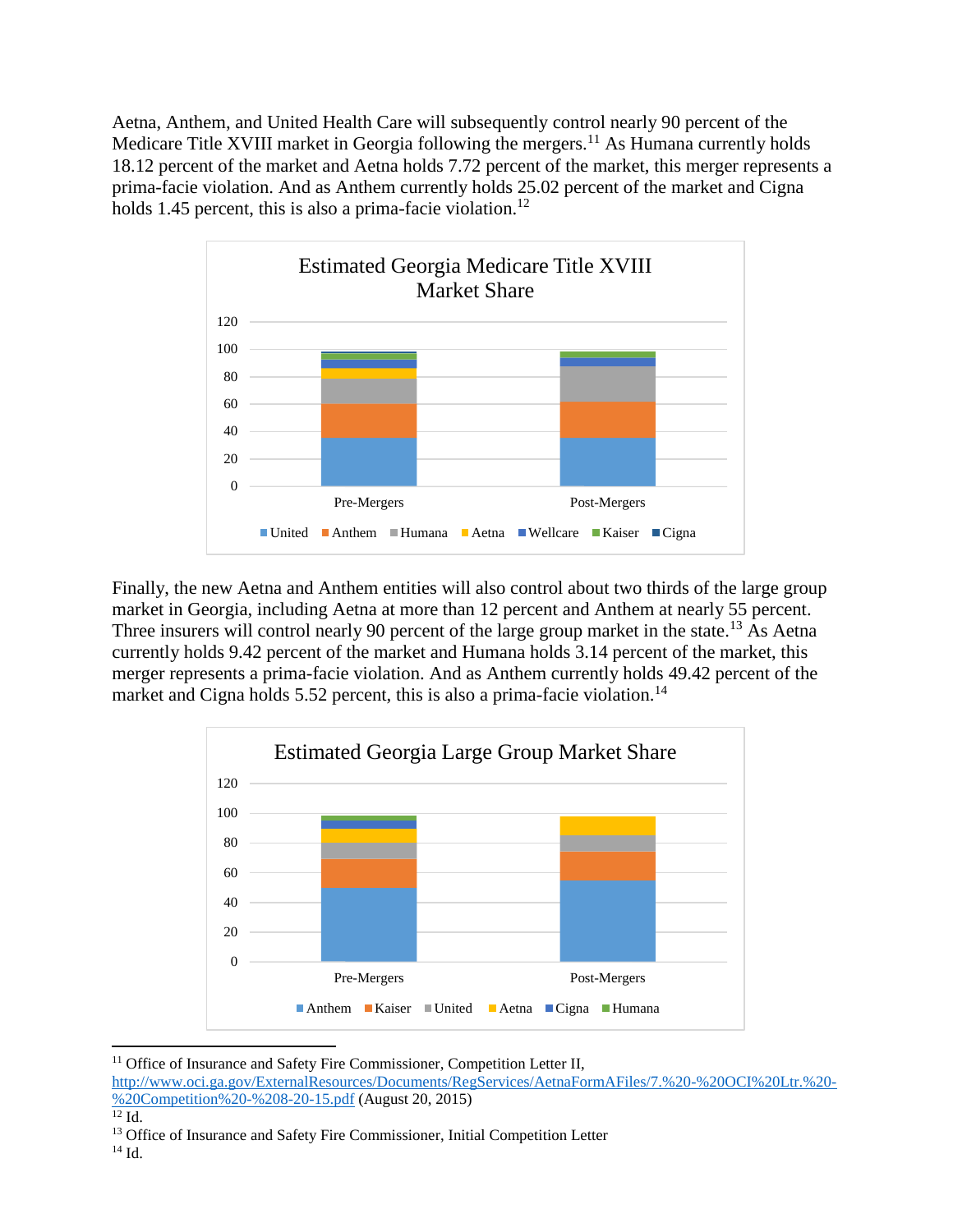Market concentration in the U.S. is already at dangerously high levels. The following chart illustrates the increase in market share for the four largest insurers since 2006 – and note that BCBS and Anthem are shown as separate entities, though they are part of the same corporation.



Exhibit 1. Estimated National Market Shares of the Four Largest Insurers, 2006-2014

This exhibit is constructed using the number of privately insured lives reported in each insurer's annual reports. Consistency over time and across insurers in terms of products included is not assured.<br>BCBS share (exclusi

## **The health insurance mergers will impair access, affordability, and innovation.**

In the Form A that Aetna submitted to the OCI, Aetna claims that the "combined [post-merger] organization will also be well positioned to offer a broader choice of affordable, patient-centric health care products...helping to improve health outcomes, constrain cost growth, and promote wellness.<sup>15</sup><sup>2</sup> Anthem made comparable claims in its Form A filing, asserting that its merger with Cigna will enable it to "operate and compete more efficiently" and "improve the quality of care and enhance access while managing cost and sustaining affordability.<sup>16</sup>"

Yet there is credible evidence that shows that these kinds of mega mergers lead to reduced payments to providers – with little to no cost savings passed on to their patients. There is also

[http://www.oci.ga.gov/ExternalResources/Documents/RegServices/AetnaFormAFiles/1.%20-](http://www.oci.ga.gov/ExternalResources/Documents/RegServices/AetnaFormAFiles/1.%20-%20Form%20A%20Statement.pdf) [%20Form%20A%20Statement.pdf](http://www.oci.ga.gov/ExternalResources/Documents/RegServices/AetnaFormAFiles/1.%20-%20Form%20A%20Statement.pdf) (July 23, 2015)

 $\overline{\phantom{a}}$ 

<sup>15</sup> Aetna, Inc. *Form A: Statement Regarding the Acquisition of Control of or Merger with a Domestic HMO Humana Employers Health Plan of Georgia, Inc.*

<sup>16</sup> Anthem, Inc. *Form A: Statement Regarding the Acquisition of Control or Merger with Cigna Healthcare of Georgia, Inc.* [http://www.oci.ga.gov/ExternalResources/Documents/RegServices/AnthemFormAFiles/1.%20-](http://www.oci.ga.gov/ExternalResources/Documents/RegServices/AnthemFormAFiles/1.%20-%20Form%20A%20Statement.pdf) [%20Form%20A%20Statement.pdf](http://www.oci.ga.gov/ExternalResources/Documents/RegServices/AnthemFormAFiles/1.%20-%20Form%20A%20Statement.pdf) (Sept. 2, 2015).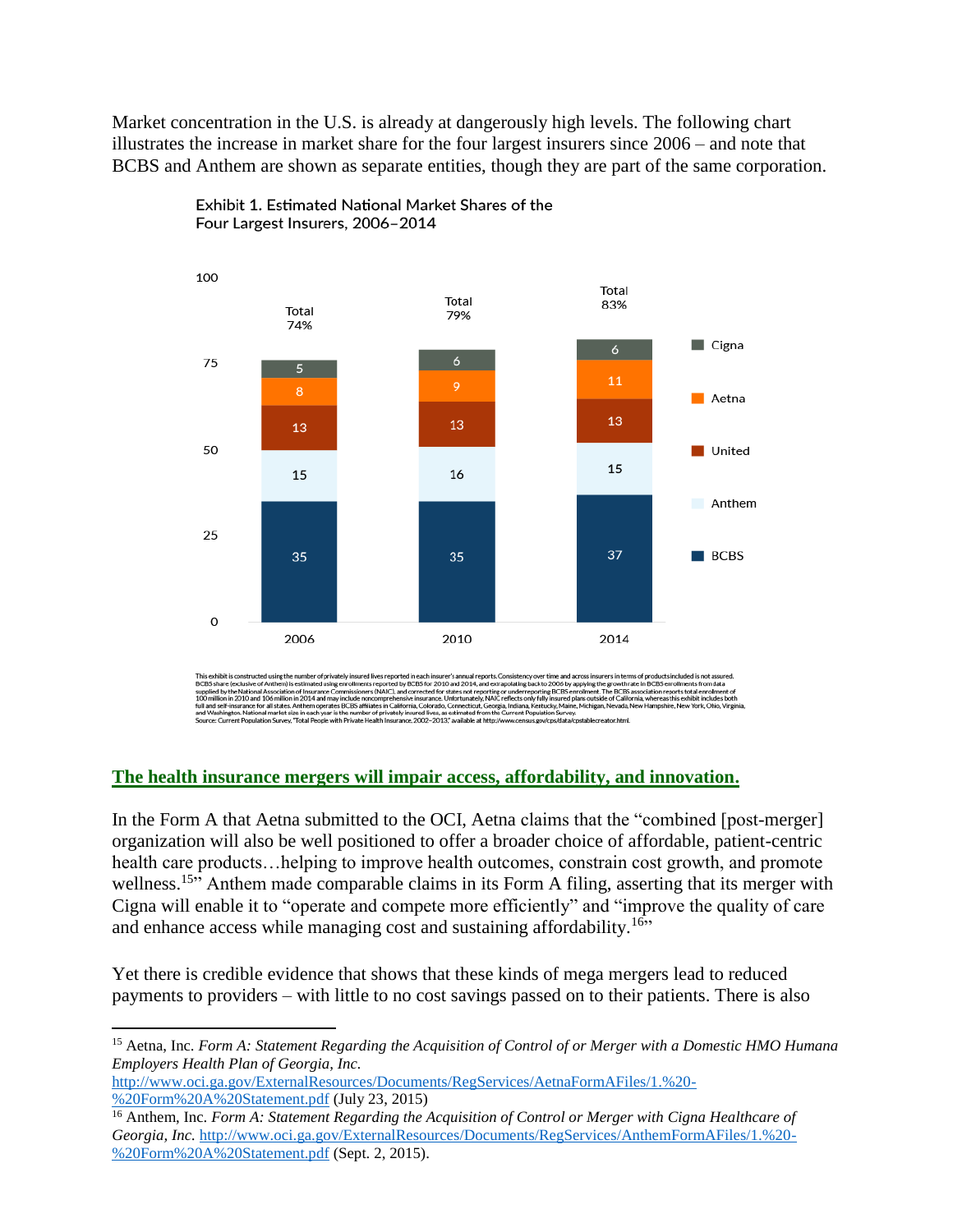limited evidence regarding the impact of consolidation on health plan quality. In fact, the AMA believes that more competition will 1) lower premiums, 2) force insurers to enhance customer service and pay their bills in a timelier and more accurate way, and 3) force insurers to develop more innovative ways to improve quality while lowering costs.<sup>17</sup>

A growing body of peer-reviewed literature suggests that a further consolidation of the health insurance industry will lead to greater inefficiencies and increased costs. A study of the 1999 Aetna – Prudential merger found a relative reduction in health care employment and wages in those geographic areas where there was more substantial market overlap between the two insurers<sup>18</sup>. The implication is that the exercise of market power over health care providers reduced prices and output. At the time of the merger, Aetna and Prudential Healthcare were both large national firms and active in most local insurance markets, as are all four of the insurance companies proposing mergers today. The study finds that "rising concentration in local health insurance markets accounts for a nontrivial share of premium growth in recent years.<sup>19</sup>"

Furthermore, the study also found that the "growth in insurer bargaining power following this merger reduced earnings and employment growth of physicians, and raised earnings and employment growth of nurses.<sup>20</sup> $\cdot$  This is significant when you consider that Georgia ranks just 39th in the U.S. in the number of active physicians per population. $21$ 

Any additional cuts in physician reimbursement will undermine patient care in two important ways. First, physicians will have to see more patients to make up the lost income – which means that they will be able to spend less time with each individual patient. Second, they will have less capital to invest in new equipment, technology, training, staff, etc. that could improve the access to and quality of patient care and could enable physicians to successfully transition into new value-based payment and delivery models.

Physicians in Georgia create more than 88,000 jobs and generate nearly \$30 billion in economic output or sales revenue annually, representing almost 7 percent of the total GDP.<sup>22</sup> These physician practices also generate more than \$16.5 billion in wages and benefits and more than \$1 billion in state and local tax revenue.<sup>23</sup> Due to reduced reimbursement rates and oppressive contracting techniques, insurers have already forced a significant amount of health care consolidation. Allowing the proposed mergers will only increase this trend, decreasing the benefits provided by these smaller practices – both economically and medically.

Further consolidation may conversely motivate physicians to retire early or seek opportunities outside of medicine that are more rewarding. This will also exacerbate an already significant shortage of primary care physicians in the Georgia. Fostering competition, not consolidation, benefits American patients through lower prices, better quality, and greater choice.

 $\overline{\phantom{a}}$ <sup>17</sup> AMA. *Physicians stand up against mergers of powerful insurers*. [http://www.ama-assn.org/ama/ama](http://www.ama-assn.org/ama/ama-wire/post/physicians-stand-up-against-mergers-of-powerful-insurers)[wire/post/physicians-stand-up-against-mergers-of-powerful-insurers](http://www.ama-assn.org/ama/ama-wire/post/physicians-stand-up-against-mergers-of-powerful-insurers) (Nov. 12, 2015)

<sup>18</sup> L. Dafney, et al. *Paying a Premium on your Premium? Consolidation in the U.S. Health Insurance Industry*. [www.kellogg.northwestern.edu/faculty/dafny/personal/documents/publications/ms\\_2010\\_0837\\_0804.pdf](http://www.kellogg.northwestern.edu/faculty/dafny/personal/documents/publications/ms_2010_0837_0804.pdf)  $19$  Id.

<sup>20</sup> Id.

<sup>21</sup> AAMC. *Georgia Physician Workforce Profile*.<https://www.aamc.org/download/447164/data/georgiaprofile.pdf> (2015)

<sup>22</sup> American Medical Association and Medical Association of Georgia, *Physicians Boost the Economy*. (2014)  $^{23}$  Id.